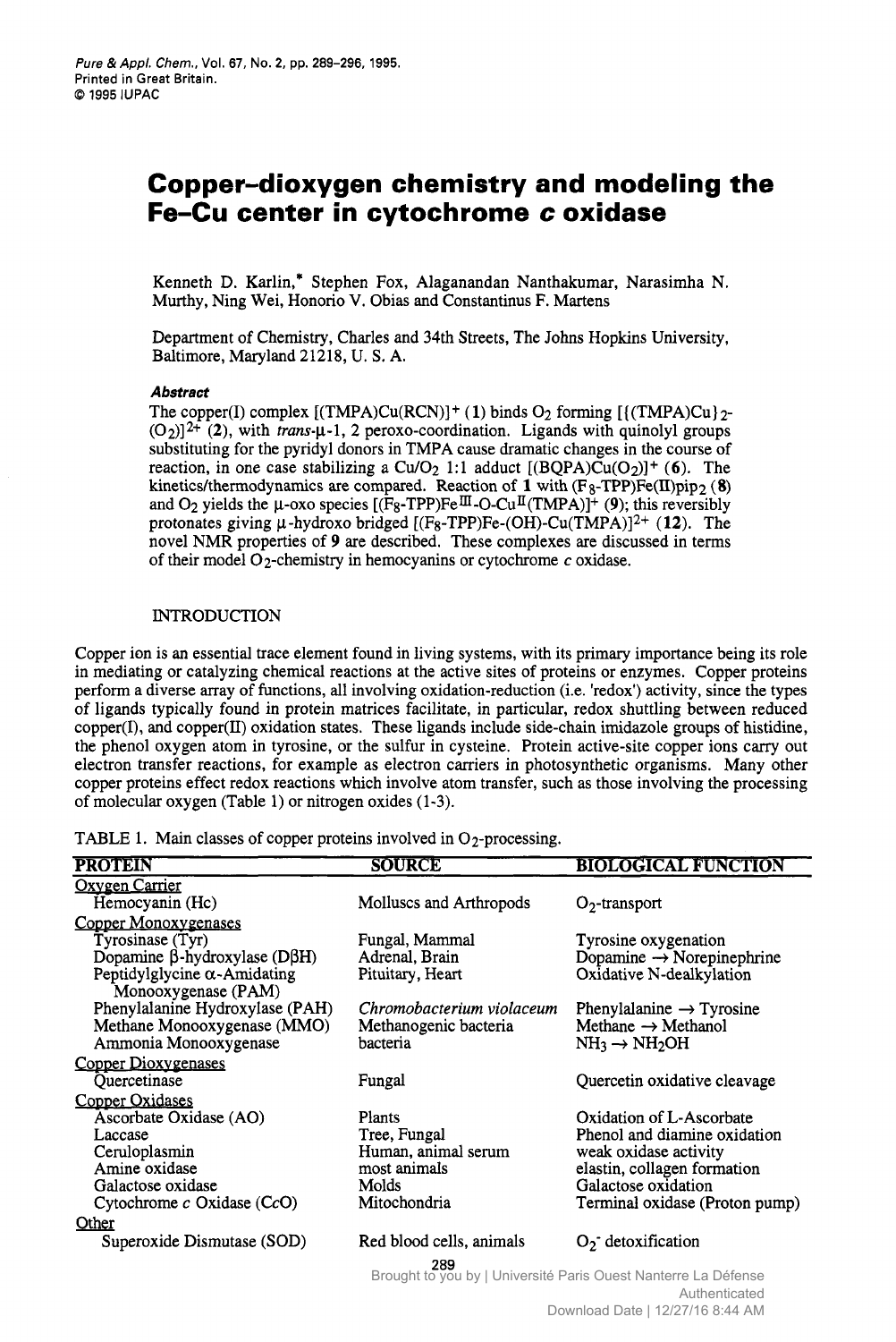Hemocyanins are blood  $O<sub>2</sub>$ -transporting proteins (Fig. 1), while monooxygenases effect reactions involving oxygen-atom insertion into C-H bonds. Oxidases carry out oxidation or dehydrogenation of organic substrates, accompanied by  $O_2$ -reduction to either hydrogen peroxide or water. Cytochrome c Examples are blood  $O_2$ -transporting proteins (Fig. 1), while monooxygenases effect reactions<br>involving oxygen-atom insertion into C-H bonds. Oxidases carry out oxidation or dehydrogenation of<br>organic substrates, accompa oxidase is a the mitochondrial terminal oxidase involved in  $O_2$ -reduction to water concomitant with energy transduction via proton pumping. An important copper/zinc superoxide dismutase (SOD) is well energy transduction via proteins (Fig. 1), while monooxygenases effect reactions<br>involving oxygen-atom insertion into C-H bonds. Oxidases carry out oxidation or dehydrogenation of<br>organic substrates, accompanied by O<sub>2</sub>-re characterized, and recent evidence suggests that a point mutation in the *SOD* gene may cause a degenerative disease of motor neurons, the inherited form of amyotrophic lateral sclerosis  $(ALS)$  (4).



Fig. 1. Reversible binding of O<sub>2</sub> by hemocyanins, with key physical properties.

We, and others have endeavored to understand the structure and function of copper proteins involved in copper(I)/O2 interactions, by studying inorganic models, i.e., synthetically derived copper(1) complexes and their 02-reactivity (2,3,5). Such biomimetic approaches can lead to fundamental insights into the metal-based chemistry, leading to an improved understanding of biological 02-activation mechanisms, and the dependence of reactivity patterns upon the specific nature of  $Cu<sub>n</sub>-O<sub>2</sub>$  structure. One might also envision the development of reagents or catalysts for use in practical oxidation processes. Here, we will highlight recent findings concerning the reversible binding of dioxygen to certain copper(I) complexes. We also wish to describe chemistry related to the dinuclear iron-copper center in cytochrome *c* oxidase  $(CcO)$ , where an  $oxo$ -bridged dinuclear porphyrin-iron-copper complex can be generated either by dioxygen interaction with reduced iron-porphyrin and copper complexes, or via acid-base reactions.

## 02-CHEMISTRY OF CU(1) COMPLEXES CONTAINING TRIPODAL LIGANDS

In order to model the neutral, aromatic, nitrogenous imidazolyl character observed in the histidyl-copper coordination found in hemocyanin and many other copper proteins, some of our studies have utilized synthetically accessible tripodal, tetradentate chelating pyridyl ligands, such as TMPA (TMPA = tris[(2 pyridyl)methyl]amine). The first X-ray structurally characterized Cu<sub>2</sub>O<sub>2</sub> species, the *trans-*µ-1,2-peroxo  $[(\text{TMPA})\text{Cu}]_2(\text{O}_2)]^{2+}$  (2), was formed from the reaction of  $[(\text{TMPA})\text{Cu}(\text{RCN})]^+$  (1)  $(\text{PY} = 2$ -pyridyl) with  $O_2$  at -80 °C in EtCN or  $CH_2Cl_2$  (Cu: $O_2 = 2:1$ , manometry). The Cu(II) ions in 2 are In order to model the neutral, aromatic, nitrogenous imidazolyl character observed in the histidyl-copper coordination found in hemocyanin and many other copper proteins, some of our studies have utilized synthetically ac



 $[{(TMPA)Cu}^2(0_2)]^2$ <sup>+</sup> (2) is intensely purple as a solid or in solution where it displays multiple strong absorptions at  $\lambda_{\text{max}} = 440 \text{ nm}$  ( $\epsilon = 2000 \text{ M}^{-1} \text{cm}^{-1}$ ), 525 nm (11500), and 590 nm (sh, 7600), all assigned to  $O_2^2$ <sup>-</sup> to Cu(II) charge-transfer transitions. In addition, there is a d-d band at 1035 nm (180). Although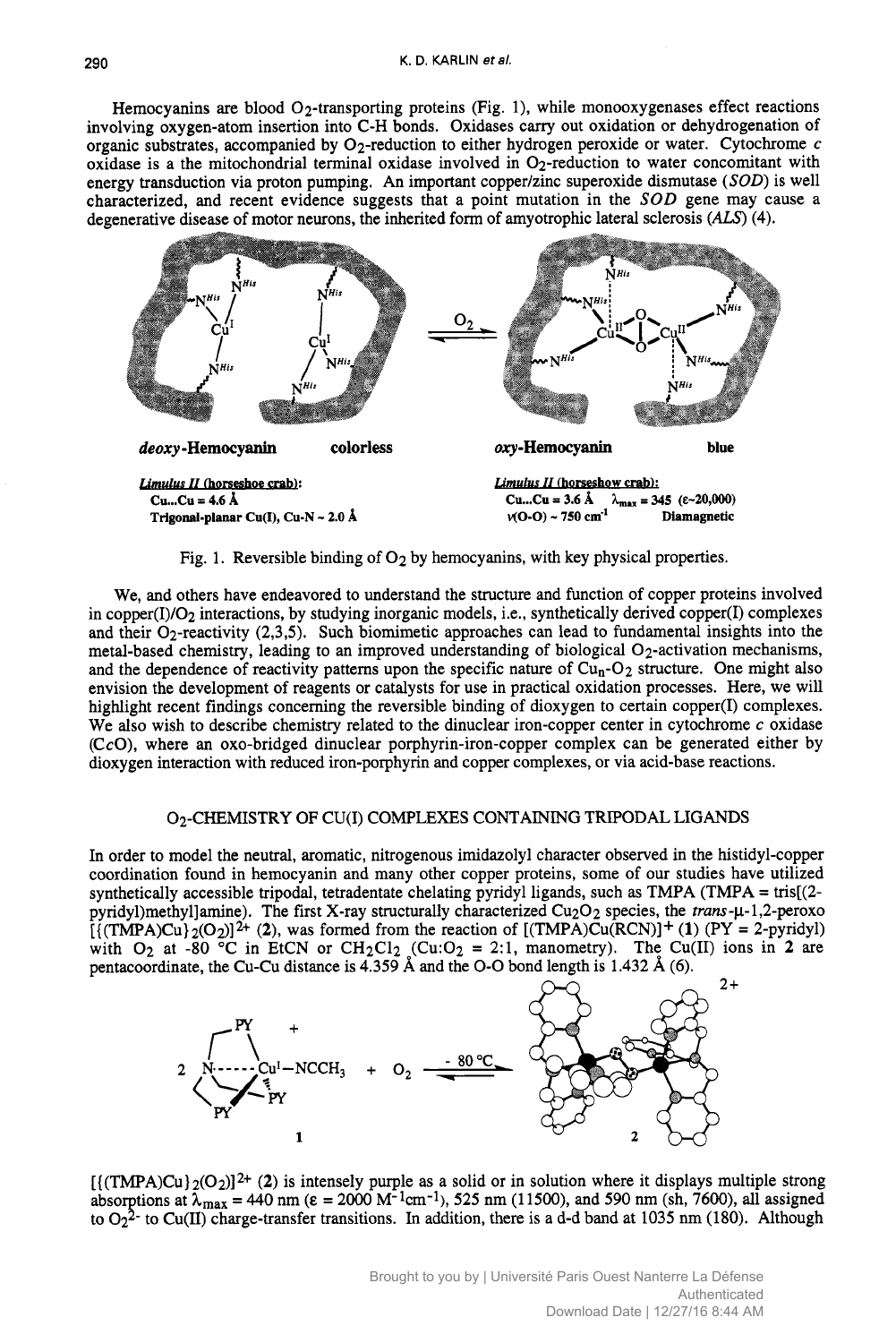Copper-dioxygen chemistry<br>
O<sub>2</sub> binds strongly to complex 1 at low temperature, it can be removed reversibly by vacuum cycling<br>
experiments, i.e., application of vacuum while the solution is subjected to brief heating. Res temperature, it can be removed reversibly by vacuum cycling experiments, i.e., application of vacuum while the solution is subjected to brief heating. Resonance Raman studies of 2 show a O-O stretch (832 cm<sup>-1</sup>) and a Cu-O stretch (561 cm<sup>-1</sup>) (6b). Complex 2 also Copper-dioxygen chemistry 291<br>
O<sub>2</sub> binds strongly to complex 1 at low temperature, it can be removed reversibly by vacuum cycling<br>
experiments, i.e., application of vacuum while the solution is subjected to brief heating exhibits silent EPR and nearly normal <sup>1</sup>H NMR spectra. Magnetic susceptibility measurements performed on 2 indicate that -2J > 600 cm<sup>-1</sup>, based on  $H = 2JS_1.S_2$ . These results show that a single bridging O<sub>2</sub><sup>2</sup>-Copper-dioxygen chemistry<br>
O<sub>2</sub> binds strongly to complex 1 at low temperature, it can be removed reversibly by vacuum cycling<br>
experiments, i.e., application of vacuum while the solution is subjected to brief heating. Re ligand can mediate strong magnetic coupling between two Cu(II) ions. Although 2 is a functional model<br>for hemocyanin, it lacks the precise spectroscopic and structural signatures of the active site of  $\alpha$ y-O<sub>2</sub> binds strongly to complex 1 at low temperature, it can be removed reversibly by vacuum cycling experiments, i.e., application of vacuum while the solution is subjected to brief heating. Resonance Raman studies of 2 s hemocyanin (vide supra), wherein  $\eta^2:\eta^2 O_2^2$  to dicopper(II) binding has been determined (7). Kitajima and coworkers (3) have achieved the synthesis of a model compound with the exact structure observed in **oxy** -hernocyanin, using sterically hindered tris(pyrazoly1)borate tridentate ligands. on a mandiate strong magnetic coupling between two Cu(II) ions. Although 2 is a functional model<br>for hemocyanin, it lacks the precise spectroscopic and structural signatures of the active site of *oxy*-<br>hemocyanin (vide s

The chemstry of substituting quinolyl for pyridyl groups on the TMPA framework has proven particularly insightful in probing the effects of ligand donor steric and/or electronic effects in the resulting  $LCu(I)/O<sub>2</sub>$ chemistry, where  $L = BPQA$ , BQPA or TMQA. As increased numbers of quinolyl groups are placed into the complexes, there is a dramatic effect upon the apparent stoichiometry of reaction with dioxygen.  $[(BPQA)Cu] + (3)$  reacts similarly to the parent TMPA complex 1, forming a low temperature stable Cu/O<sub>2</sub>  $= 2:1$  adduct  $[(BPQA)Cu]_2(O_2)]^{2+}(4)$ . Quite by contrast, manometric measurements reveal that [(BQPA)Cu]<sup>+</sup> (5) forms a 1:1 adduct [(BQPA)Cu(O<sub>2</sub>)]<sup>+</sup> (6), formally a superoxo-copper(II) species; its UV-vis spectrum is distinctly different ( $\lambda_{\text{max}} = 388$  nm) than observed for the 2:1 adducts 2 or 4. For The chematy of substituting quinting provided for steric and/or telectronic effects in the resulting LCu(I)/O<sub>2</sub><br>chemistry, where L = BPQA, BQPA or TMQA. As increased numbers of quinoly l groups are placed into<br>the comple  $[(TMQA)Cu]^{+}$  (7), with three quinolyl donors, there is no reaction with  $O_2$  whatsoever. These observations may be seen to qualitatively correlate with the observed redox potentials for these species  ${E_{1/2} = -0.61 \text{ V} \text{ vs. } Ag/\text{Ag}^+ \text{ in dimethylformamide (DMF) for [(TMPA)Cu(RCN)]}^+ (1)}$ , which indicate that increased quinolyl substitution thermodynamically favors the reduced copper(1) oxidation state in these complexes. However, steric effects are also likely to be important in determining the course of reaction (i.e. stoichiometry, structure, extent of reaction), and these factors are discussed elsewhere (8). where  $\frac{1}{2}$ <br>with three quality of the second value of the second value of the second of the second of the second property structure.<br>Second the second substitution of the second structure of the second second second s



# Kinetics/Thermodynamics Investigations of Pyridyl & Quinolyl-Cu(I) Complexes with Dioxygen

These observations have been confirmed in detailed kinetic/thermodynamic studies, carried out in collaboration with Prof. A. D. Zuberbuhler and co-workers in Basel, Switzerland. In fact, the first kinetics-thermodynamics data for formation of a primary **1: 1** adduct were determined by low-temperature stopped-flow experiments carried out on [(TMPA)Cu(RCN)]+ **(1)** (8a). There, a transient intermediate  $[(\text{TMPA})Cu(O_2)]^+$  (1') was spectroscopically observable. The kinetics parameters determined (see below) reveal that it forms very rapidly even at -90 "C, while temperature dependent activation parameters allow for an extapolation to room temperature, showing an  $O_2$  on-rate of ~ 10<sup>8</sup> M<sup>-1</sup>s<sup>-1</sup> (8a). This compares with or exceeds the 02-binding rate for heme proteins or model iron-porphyrin complexes **(9),** a variety of cobalt(II) chelate complexes, and it is comparable to the oxygenation rate of deoxy-hemocyanin (8a,10). The binding of 02 to [(BPQA)Cu]+ **(3)** is slower, yet the thermodynamic parameters indicate essentially identical binding strengths for both  $[LCu(O<sub>2</sub>)]^+$  adducts. The very unfavorable reaction entropies (see below) reveal why such copper-dioxygen adducts are not stable at room temperature (5,8a). The spectra of 1' and  $[(BQPA)Cu(O<sub>2</sub>)]$ <sup>+</sup> (6) are rather different, indicating the strong influence of the ligand environment. Further studies are needed to better understand the nature of such Cu/O<sub>2</sub> 1:1 adducts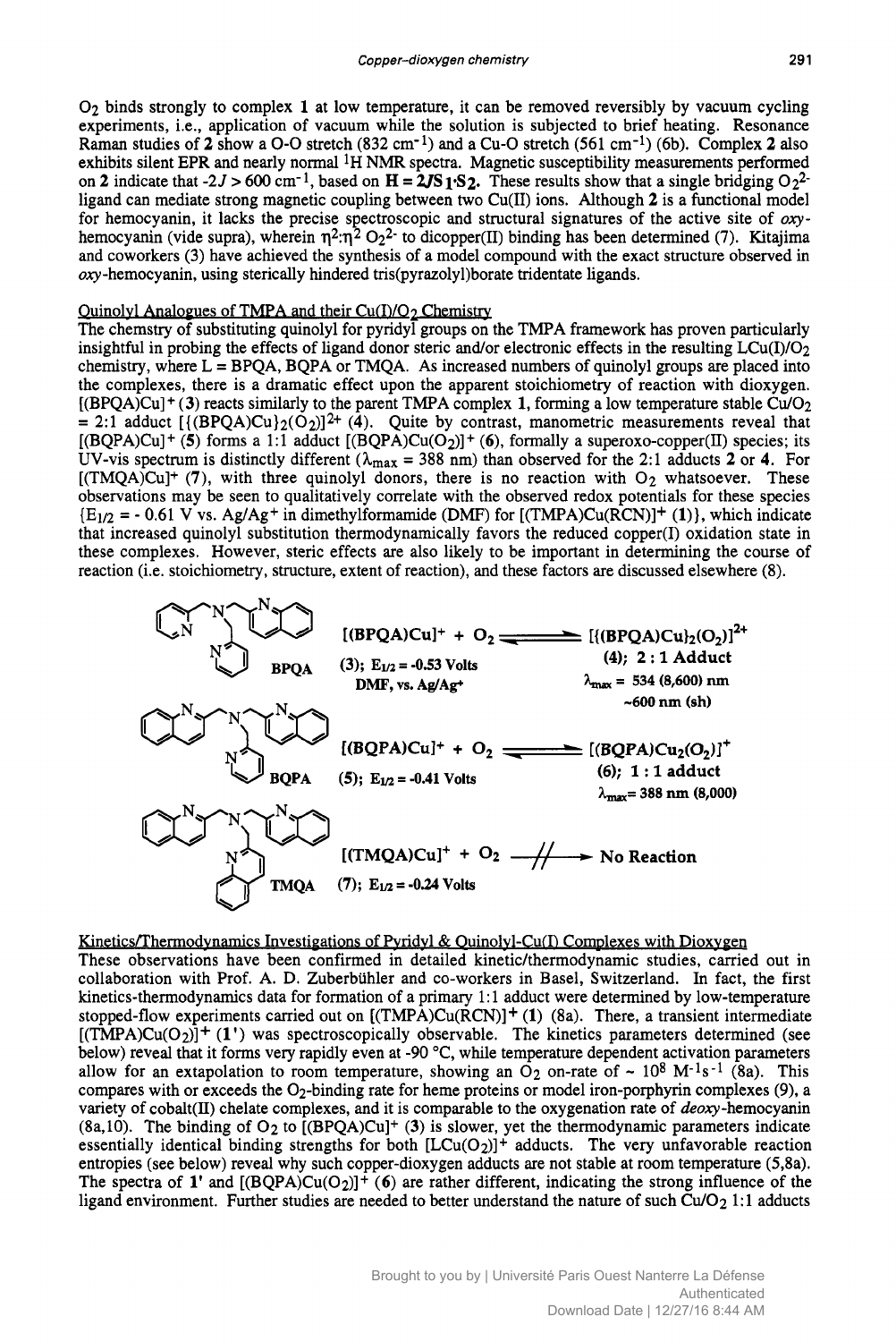$K. D. KARLIN et al.$ and to determine whether the superoxo-binding in these complexes is "side-on" (as seen in a cobalt-<br>superoxo complex (11)), or "end-on".



Cytochrome *c* oxidase (CcO) is a terminal respiratory protein which catalyzes the four-electron fourproton reduction of 02 to water (Fig. **2).** The process is coupled to proton translocation across the cell membrane. The electrochemical potential gradient generated by this proton pumping process is ultimately used in the synthesis of ATP (12). Electrons are transferred to subunit II and a so-called Cu<sub>A</sub> center, most recently thought to consist of a dinuclear mixed-valent Cu center. A low-spin heme a<sub>3</sub> is also involved in electron transfer, but the critical  $O_2$ -reduction site is the dinuclear metal site which consists of a high-spin heme *a<sub>3</sub>* and closely neighboring Cu<sub>B</sub>. The latter possesses minimally three N<sub>histidyl</sub> donor ligands.



Fig. 2. A representation of the CcO enzyme with its multiple metal centers.

Considerable biochemical and inorganic modeling research efforts have focused on aspects of the 'asisolated' resting oxidized state of the dinuclear center, which possesses a strongly spin-coupled  $(-J > 50$  $\text{cm}^{-1}$ ) FeIII-X-Cu<sup>II</sup> center. The nature and the identity of the bridging ligand which mediates the antiferromagnetic coupling betweeen the metal centers is not yet clear. However,  $\mu$ -chloro,  $\mu$ -sulfido,  $\mu$ imidazolato and  $\mu$ -oxo groups have been proposed as possible bridging ligands (12,13).

With our experience with copper(I)/O<sub>2</sub> chemistry, we have also been very interested in functional modeling (2,5) of CcO, i.e. O<sub>2</sub>-reaction chemistry involving reduced metals, with copper(I) and porphyriniron(II) species. For the enzyme, kinetic and spectroscopic evidence point to Cu<sub>B</sub> as the initial binding site for  $O_2$ , thus implicating the importance of Cu(I)-O<sub>2</sub> reactivity in the O<sub>2</sub> reduction process of CcO (12). The  $O_2$ -ligand transfers to the heme a<sub>3</sub> forming an adduct analogous to that seen in hemoglobin.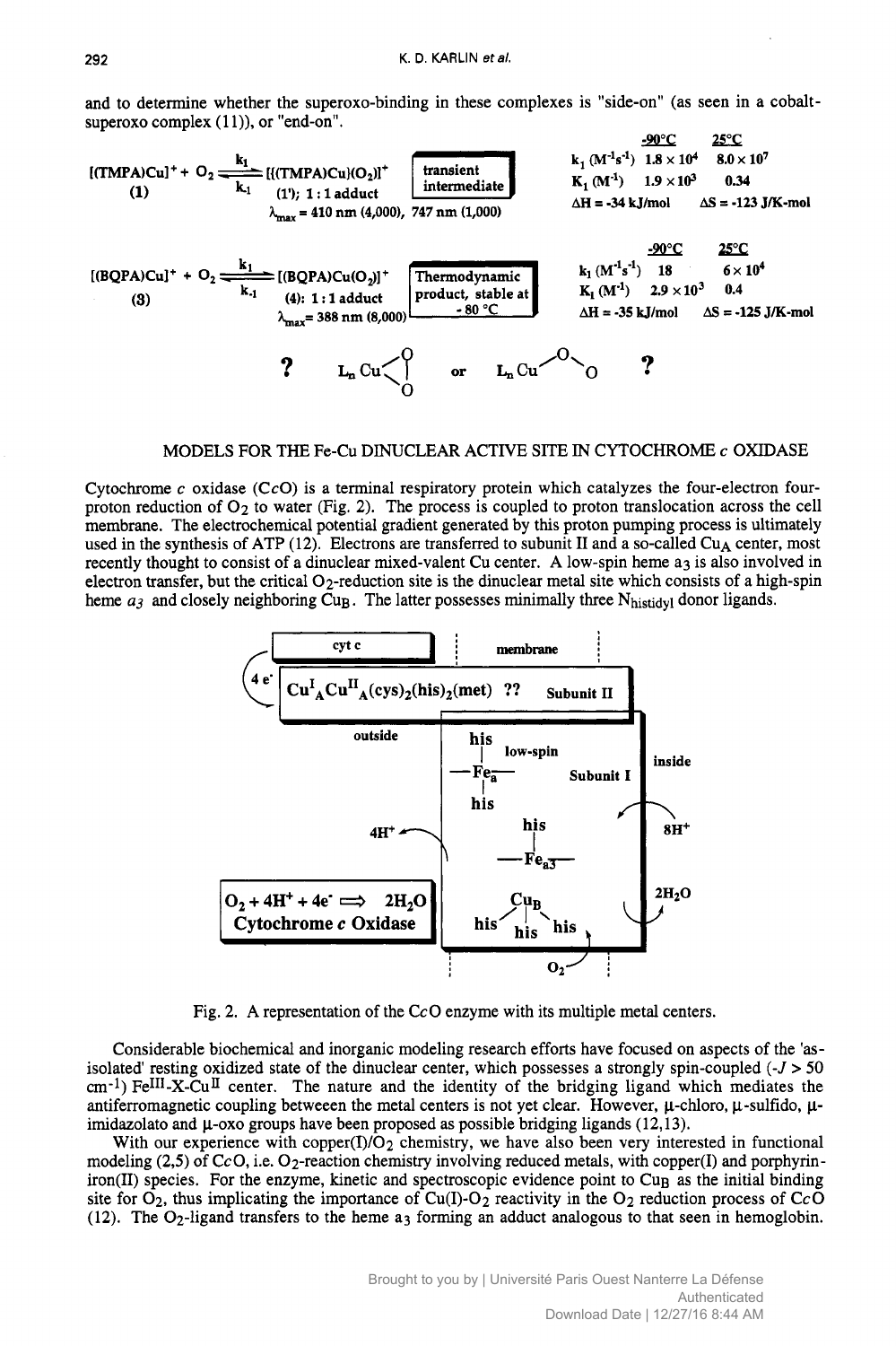Copper-dioxygen chemistry 293<br>Following this, the bound  $O_2$  is rapidly converted to a peroxo-iron(III) state, which after protonation and a<br>third electron transfer step induces cleavage of the O-O bond to generate a ferr to a peroxo-iron(II1) state, which after protonation and a third electron transfer step induces cleavage of the O-O bond to generate a ferryl Fe<sup>IV</sup>-oxo species. The esting oxidized state is regenerated after the fourth electron transfer and protonation. resting oxidized state is regenerated after the fourth electron transfer and protonation. <sup>293</sup><br> **z**<br> **zy**-oxo species. The<br>
plexes

# sis and Characterization of Oxo/Hydroxo Bridged Iron-Copper Dinuclear Complexes

In our initial attempts to delve into this type of chemistry, we chose to use TMPA-Cu complexes, since the O<sub>2</sub>-reactivity of  $[(\hat{T}MPA)Cu^I(CH_3CN)]^+(1)$  is most well understood. When an equimolar mixture of (F<sub>8</sub>-TPP)Fe<sup>II</sup> pip<sub>2</sub> (pip = piperidine) (8) (Fig. 3) and  $[(\hat{T}MPA)Cu^I(CH_3CN)]^+(1)$  were allowed to react at -80<sup>o</sup> Following this, the bound O<sub>2</sub> is rapidly converted to a peroxo-iron(III) state, which after protonation and a<br>third electron transfer step induces cleavage of the O-O bond to generate a ferryl Fe<sup>IV</sup>-oxo species. The<br>res C in  $CH_2Cl_2$  in the presence of  $O_2$  and warmed to  $0^\circ$  C, a purple-red solid could be isolated by precipitation with heptane (yield > 80%). A microcrystalline solid formulated as  $[(F_8-TPP)Fe^{III}-(O^2) \text{Cu}^{\text{II}}(\text{TMPA})$ <sup>+</sup> (9) was isolated by dissolution of the crude product in acetonitrile and reprecipitation by slow addition of diethylether in an overall isolated yield of 50 %. The same complex, identified on the basis of its UV-Vis and NMR spectroscopic properties, could also be generated in an acid-base reaction, via mixing of equimolar amounts of  $[(TMPA)Cu^{II}(CH_3CN)][^{2+} (10), (F_8-TPP)Fe^{III} - OH (11),$  and Et<sub>3</sub>N in CH3CN (Fig. **3). An** X-ray structure was obtained of a crystal generated by this latter method (13).



Fig. 3. Synthesis and interconversion of  $\mu$ -oxo and  $\mu$ -hydroxo porphyrin-iron-copper complexes.

The structure of  $[(F_8-TPP)Fe^{\Pi}-(O^2)-Cu^{\Pi}(TMPA)]+$  (9) reveals a linear Fe(III)-oxo-Cu(II) coordination, with very short Fe-0 and **Cu-0** bond lengths. The bond distances associated with the coordination of iron are similar to those reported for  $\mu$ -oxo bridged iron-porphyrin dimers. The Cu coordination environment is distorted square-pyramidal; the three pyridine rings appear to sit in between the four difluorophenyl groups of the porphyrin, thereby leaving one 'slot' free (13)



Physical measurements of  $[(F_8-TPP)Fe^{III}-(O^2)-Cu^{II}(TMPA)]+ (9)$  indicate it consists of a high-spin iron(III) porphyrin strongly antiferromagnetically coupled to an  $S = 1/2$  Cu(II) ion center, yielding a  $S = 2$ spin system  $(13)$ . Solution  $(-1 \text{ mM})$  magnetization data could not provide an exact value for the magnetic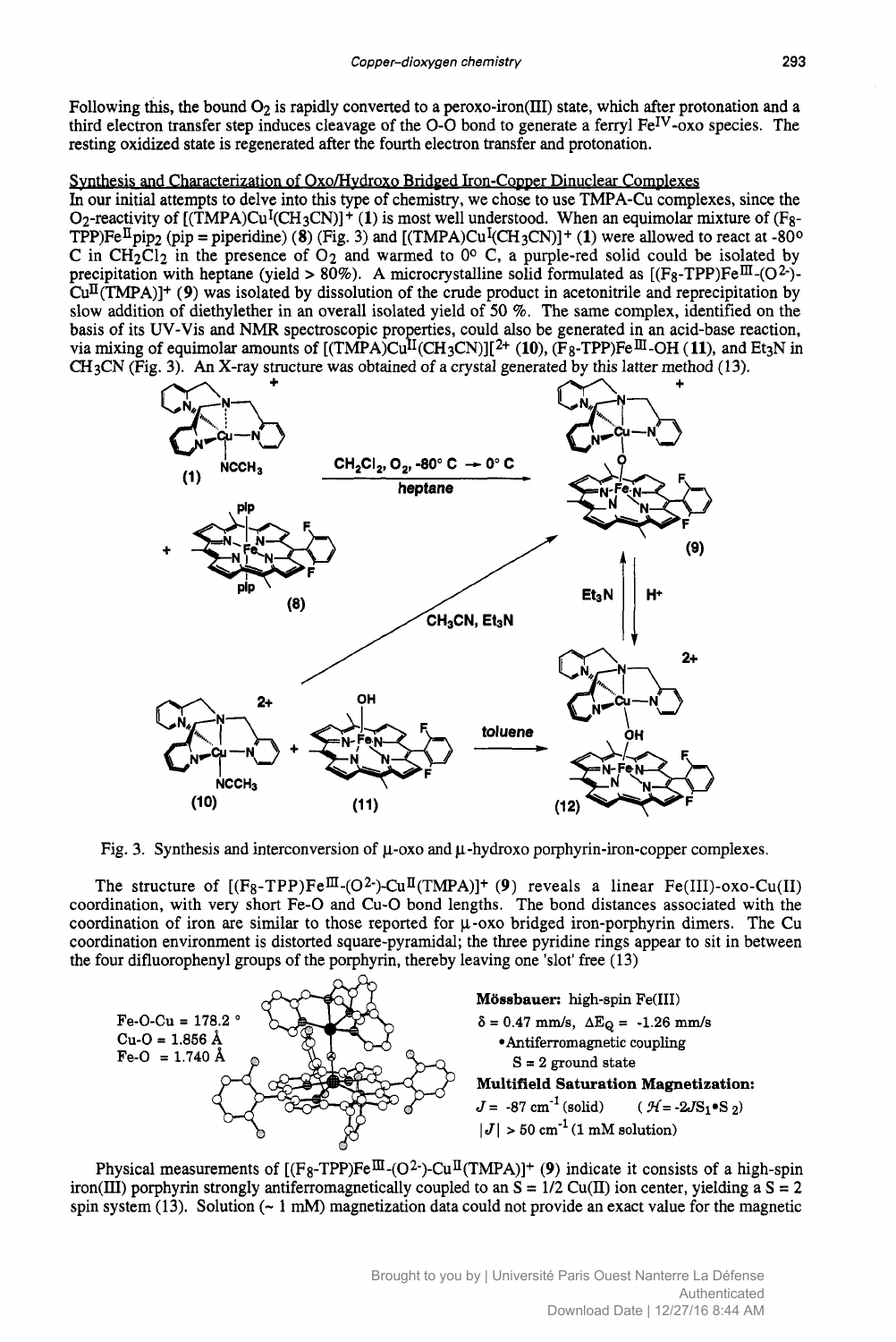coupling constant J, due to the inherent "noise" found in these measurements. These findings call into **<sup>294</sup>zyxwvutsrqponmlkjihgfedcbaZYXWVUTSRQPONMLKJIHGFEDCBA** *zyxwvutsrqponmlkjihgfedcbaZYXWVUTSRQPONMLKJIHGFEDCBA J,* due to the inherent "noise" zyxwvutsrq<br>ponmlkjihovutsrqponmlkjihgfedcbaZYX<br>ponmlkjihovutsrqponmlkjihgfedcbaZYXWVUTSRQPONMLKJIHG question previous evaluations for the lower limit of  $|J| > -200$  cm<sup>-1</sup> for the dinuclear Fe-X-Cu site in the "resting" CcO enzyme; a lower limit of  $J$  greater than 50 cm<sup>-1</sup> is a better extimate.

The pyrrole proton NMR signal in **9** is observed at 65 ppm (Fig. 4), shifted upfield from - 80 ppm relative to axially symmetric five-coordinate high-spin iron(II1) tetraphenylporphyrin (TPP) complexes  $(14)$ . An upfield shift is expected for an antiferromagnetically coupled system since high-spin iron $(II)$  (S  $=$  2) TPP complexes exhibit pyrrole signals in the 30-61 ppm region. The Soret band in  $[(F_8-TPP)Fe^{\Pi} (O^2)$ -Cu<sup>II</sup>(TMPA)]<sup>+</sup> (9) is at 434 nm, shifted from 400-415 nm, seen for typical high-spin iron(III) TPP complexes (13). Bridged  $\mu$ -oxo iron-porphyrin dimers do not show a similar red-shift, indicating that the copper-TMPA moiety dramatically alters the electronic properties of the iron-oxo moiety. The IR spectrum of **9** exhibits a new band at 856 cm-1, in the general region where the Fe-O-Fe antisymmetric stretch has been reported for most oxo-bridged iron complexes. Use of <sup>18</sup>O<sub>2</sub> gas in the synthesis decreased the intensity of this band with corresponding changes in the 780-790 cm<sup>-1</sup> region. Overlapping TMPA absorptions in the region thus allow only a the tentative assignment of a Fe-O-Cu antisymmetric stretch. The antisymmetric vibration of  $[(F_8-TPP)Fe-O-Fe(F_8-TPP)]$  occurs at 867 cm<sup>-1</sup>.

Protonation of  $[(F_8 - TPP)Fe^{\text{III}} - (O^2) - Cu^{\text{II}} (TMPA)]^+$  (9) by addition of one equivalent of triflic acid in dichloromethane produces a new species formulated as  $[(F_8 - TPP)Fe-(OH)-Cu(TMPA)]^2+ (12)$  (Fig. 3). The same dication could be isolated by reacting an equimolar mixture of  $[(TMPA)Cu<sup>T</sup>(CH<sub>3</sub>CN)][ClO<sub>4</sub>]$ <sub>2</sub> **(10)** and  $[(F_8 - TPP)Fe-OH]$  **(11)** in toluene or dichloromethane. This species shows a pyrrole proton NMR signal at 69 ppm in CD<sub>2</sub>Cl<sub>2</sub> (compared to 65 ppm for 9) and a solution magnetic moment of 5.5  $\pm$  0.1 decreased the intensity of this band with corresponding changes in the 780-790 cm<sup>-1</sup> region. Overlapping TMPA absorptions in the region thus allow only a the tentative assignment of a Fe-O-Cu antisymmetric stretch. The a B.M. (Evans method) (13b). These data point to a weakening of coupling between the Fe and Cu centers as a result of protonation. As expected, deprotonation of **12** by addition of an equivalent of Et3N regenerates complex **9** (Fig. 3). Preliminary X-ray Absorption (XAS) measurements on samples of **12**  suggest a bent  $\mu$ -hydroxo coordination with longer Cu<sup>II</sup>-OH- and Fe<sup>III</sup>-OH- bonding distances (13b). 119) and [(F<sub>8</sub>-1FF)re-Ori] (11) in toutene of uctinotometrialle. This spectes shows a pyrrole proton for 5.5 ± 0.1<br>
1 B.M. (Evans method) (13b). These data point to a weakening of coupling between the Fe and Cu centers<br>

Other than the pyrrole 65 ppm <sup>1</sup>H-NMR resonance of  $[(F_8-TPP)Fe^{III}-(O^2)-Cu^{II}(TMPA)]+$  **(9)**, *(vide*  $supra)$  the F<sub>8</sub>-TPP meta  $(m, 9.6 \& 9.2$  ppm, 8H) and para  $(p, 7.8$  ppm, 4H) phenyl hydrogens appear in their usual place (13a). There are four additional signals, Fig. 4, three of which are shifted upfield from



Fig. 4. IH-NMR spectrum and assignments for **9,** showing paramagnetically shifted ligand resonances.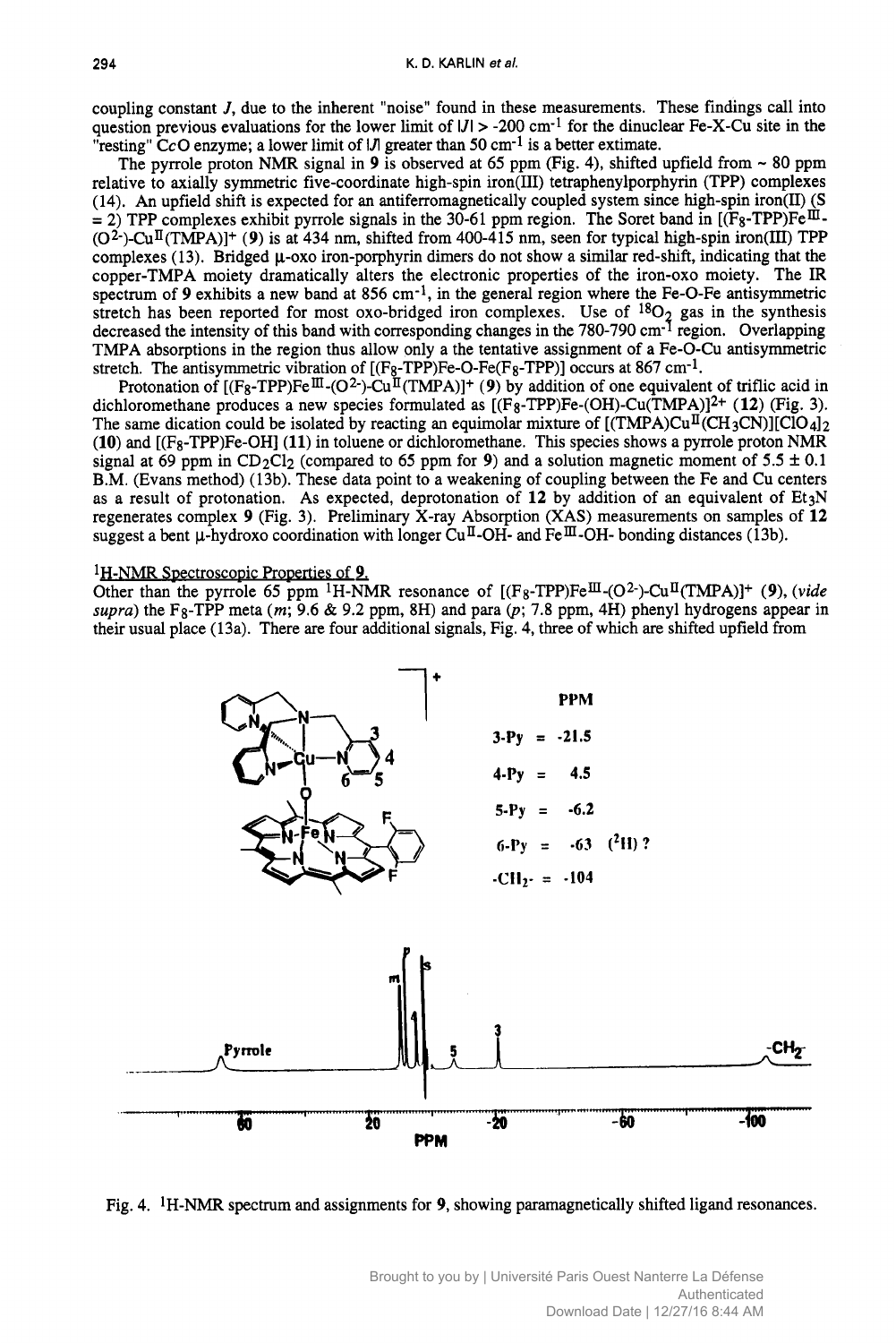the diamagnetic region. We recently assigned these, by carrying <sup>295</sup><br>
out syntheses of 3-, 4- or 5-methylated<br>
is work has been complemented using<br> **27 EXPA** 6-pyridyl and the methylene TMPA ligands **and** corresponding 0x0-bridged analogues of **9.** This work has been complemented using analogues possessing deuterium-for-hydrogen substitution on the TMPA 6-pyridyl and the methylene positions. From  ${}^{1}$ H and/or  ${}^{2}$ H-NMR studies, the resonances are assigned as shown in Fig. 4. copper-dioxygen chemistry 295<br>the diamagnetic region. We recently assigned these, by carrying out syntheses of 3-, 4- or 5-methylated<br>TMPA ligands and corresponding oxo-bridged analogues of 9. This work has been complement

Thus, the resonances on the Cu(II)-TMPA ligand shift upfield and in the opposite direction to those (i.e., the pyrrole hydrogens) on the more highly paramagnetic iron-porphryin. These findings are novel, but have been observed in protein systems where two metals with different spins (e.g. Fe $^{\text{III}}$ -X-Fe<sup>II</sup> in coupled **(14).** The observed shifts on the Cu-ligand suggest that the spin delocalization occurs predominatly via a  $\sigma$ -contact (through-bond) shift mechanism. Further investigations are in progress. ferrodoxins, or  $Cu^{\text{II}}-X-Co^{\text{II}}$  substituted into Cu-Zn superoxide dismutase) are *antiferromagnetically* 

# Possible Mechanism of Formation of 9.

The formation of  $[(F_8-TPP)Fe^{\overline{III}}-(O^2)-Cu^{\overline{II}}(TMPA)]+ (9)$  by reaction of reduced porphyrin-iron(II) and copper(I) complexes, i.e.,  $(F_8 - TPP)F_0^{\text{II}}$  pip<sub>2</sub> (8) and  $[(TMPA)Cu^{\text{I}}(CH_3CN)]^+$  (1)  $(Fig. 3)$ , at the least represents **a** crude functional model for cytochrome **c** oxidase, since 02 is reduced to the oxidation state level of water in the product. Considerable efforts are underway to obtain insights into this reaction; here we offer some preliminary observations and speculations. Possible Mechanism of Formation of 9.<br>The formation of  $[$ (F<sub>8</sub>-TPP)Fe<sup>III</sup>-(O<sup>2</sup>)-Cu<sup>II</sup>(TMPA)]<sup>+</sup> (9) by reaction of reduced porphyrin-iron(II) and<br>copper(I) complexes, i.e., (F<sub>8</sub>-TPP)Fe<sup>II</sup>pip<sub>2</sub> (8) and  $[(TMPA)Cu<sup>I</sup>($ 

We have already established that  $[(TMPA)Cu<sup>I</sup>(CH<sub>3</sub>CN)]+(1)$  is very reactive to O<sub>2</sub> even at -80 °C, forming  $[(TMPA)Cu)<sub>2</sub>(O<sub>2</sub>)]<sup>2+</sup> (2)$  (*vide supra*), while  $(F<sub>8</sub>-TPP)Fe<sup>H</sup>$ pip<sub>2</sub> (8) reacts only very sluggi with dioxygen. Thus, it appears that the  $O_2$ -chemistry in the mixed metal system is dominated by the copper(I)/O<sub>2</sub> chemistry. We also observe that reacting 2 (in the absence of excess O<sub>2</sub>) with (TPP)Fe<sup>III</sup>-Cl gives the 0x0-bridged analogue  $[(TPP)Fe^{III}-(O^2)-Cu^{II}(TMPA)]^+$ , suggesting that reduction of Fe<sup>III</sup> occurred. We confirmed this possibility; 1 stoichiometrically reduces (F<sub>8</sub>-TPP)Fe<sup>III</sup>-Cl to give a reactive porphyrin-iron(II) species, isolable as a toluene adduct  $(F_8 - TPP)Fe^{\mathbb{I} \bullet}C_7H_8$ . Two equivalents of this readily reacts with  $[(TMPA)Cu]_2(O_2)]^{2+}$  (2) to give  $[(F_8-TPP)Fe^{11}-(O^2)-(Cu^{11}(TMPA)]+$  (9) in good yield, even at -80 "C. Thus, we suggest that the mechanism of formation of **9** could proceed by a pathway described in Fig. 5. Either (i)  $[(\text{TMPA})\text{Cu}]_2(\text{O}_2)]^{2+}$  (2) is directly attacked by a porphyrin-Fe(II) species present, or (ii) 2 undergoes prior O-O bond homolysis upon warming from -80 °C to give to give a copper(I)/O<sub>2</sub> chemistry. We also observe that reacting 2 (in the absence of excess O<sub>2</sub>) with (TPP)Fe<sup>III</sup>-Cl<br>gives the oxo-bridged analogue [(TPP)Fe<sup>III</sup>-(O<sup>2</sup>)-Cu<sup>II</sup>(TMPA)]<sup>+</sup>, suggesting that reduction of Fe<sup>III</sup><br>occ reactive Cu<sup>II</sup>-O\* species which combines with porphyrin- $\text{Fe(II)}$ . Regardless, the heterodinuclear oxobridged complex 9 forms and no μ-oxo iron dinuclear species (i.e., porphyrin-Fe-O-Fe-porphyrin) is observed. Further studies are clearly needed to better describe the reaction mechanism.



## Future Directiom

While the "self-assembly" approach, using mononuclear iron-porphyrins and various copper-ligand complexes, will continue to be a viable and productive approach to modeling the  $CcO O_2$ -binding center, an alternative approach will be to utilize synthetically derived ligands to which various chelates are tethered to the porphyrin periphery. This will allow for a more controlled approach to the chemistry of reacting dioxygen with reduced porphyrin-iron(II) and copper(1) complexes, since any 02-adducts, peroxo complexes, and other expected reduced dioxygen derivatives may form in an intramolecular fashion. To